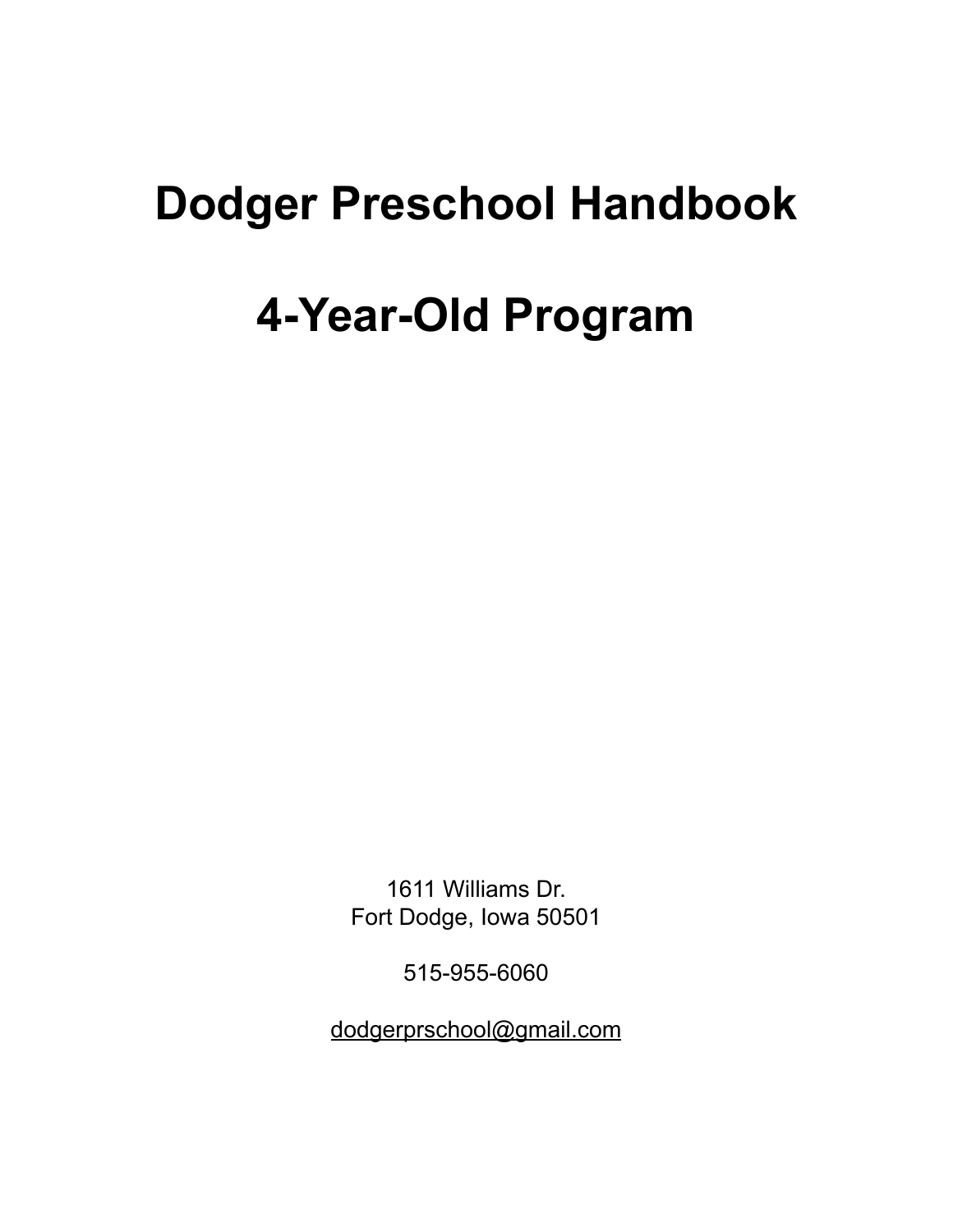#### **Table of Contents**

#### Purpose

#### Our Mission

#### Preschool Program (Days & Times)

#### **Staff**

#### Registration Information

#### Admission Requirements

#### Statewide Voluntary Preschool Program Requirements

#### Curriculum and Assessment

#### Discipline Policy

#### Injury Policy

#### Drop-off/Pick-up Policy

#### Attendance Policy

#### Illness Policy

#### Over the Counter Medication Policy

#### Snack Policy

#### Dietary Restrictions

## Extra Set of Clothes

#### Toileting Procedures

#### Health Environment

#### Cleaning and Sanitation Schedules

#### Open Door Policy

#### Pet Policy

#### **Transportation**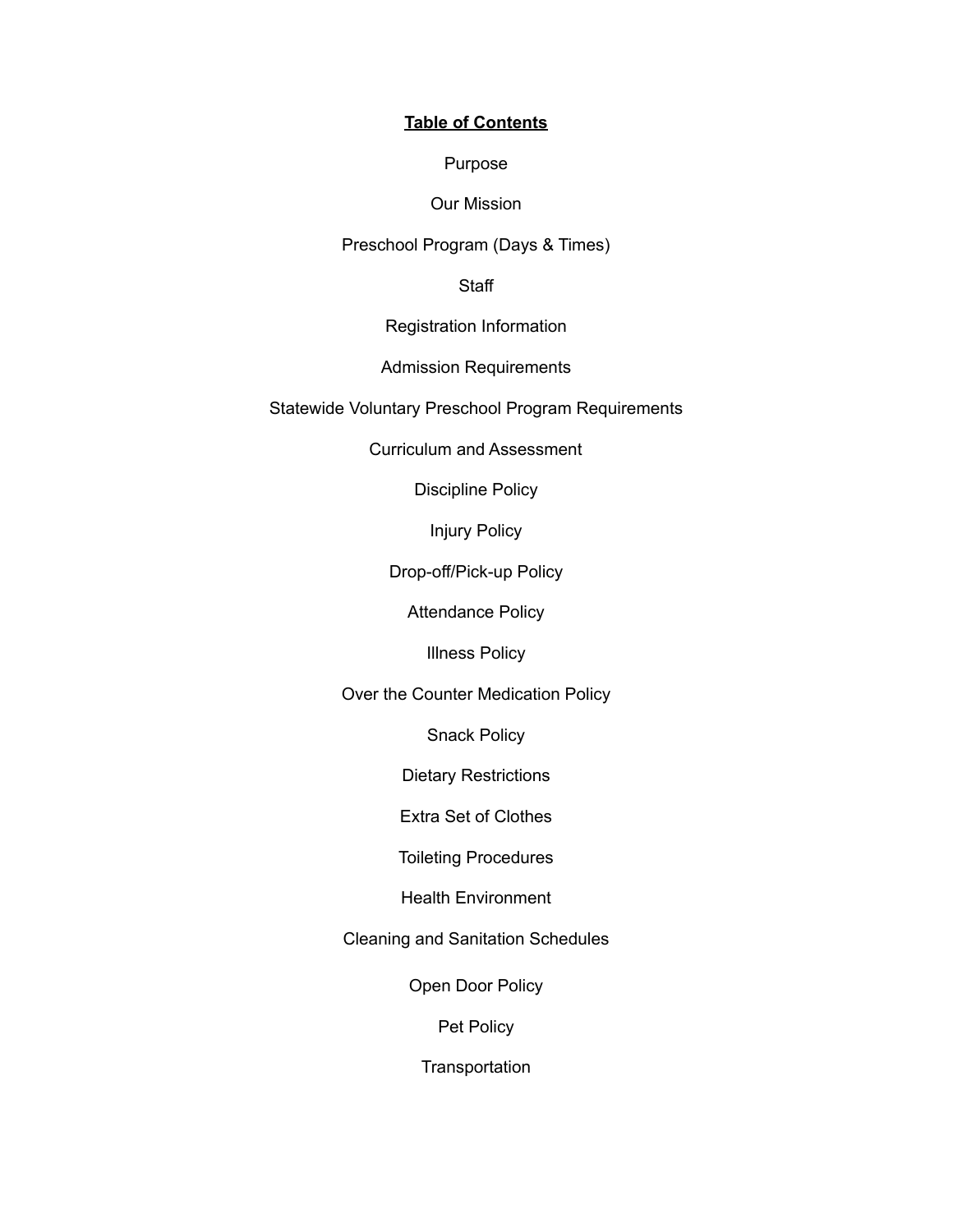Field Trips

Snow Days

Toys at School

Weapons at School

## **Purpose**

Dodger Preschool was organized in May 1973. A Board of Directors was elected by the council of the First Congregational United Church of Christ to plan and supervise a non-profit, Iowa licensed preschool for children in the Fort Dodge Community. Since then, Dodger Preschool has evolved and has become part of the Statewide Voluntary Preschool Program (SWVPP) for Four-Year-Old Children.

You can find out more about the SWVPP here: [https://educateiowa.gov/pk-12/early-childhood/statewide-voluntary-preschool-program-four-year](https://educateiowa.gov/pk-12/early-childhood/statewide-voluntary-preschool-program-four-year-old-children) [-old-children](https://educateiowa.gov/pk-12/early-childhood/statewide-voluntary-preschool-program-four-year-old-children)

## **Our Mission**

The mission of Dodger Preschool is to provide a safe, caring, and purposeful early learning environment for children, ages 3-4 in the Fort Dodge area. Dodger Preschool follows the Iowa Quality Preschool Program Standards and implements research-based curriculums that teach social, emotional, physical, and academic skills to prepare students to be successful members of our society.

## **Preschool Program (Days & Times)**

At Dodger Preschool, four-year-old preschool meets three days a week for a total of 10 hours. The morning class meets on Monday, Wednesday, Friday from 8:00AM to 11:20AM. The afternoon class meets Monday, Wednesday, Thursday from 12:00PM to 3:20PM.

We provide opportunities for children to learn and grow through indoor and outdoor play, small group activities, and large group experiences. We aim to surround children with love, understanding, and acceptance, so that each might come to know themselves as unique and important individuals.

## **Staff**

Our staff consists of a full time teacher and director and a full time teacher's associate. For both 4-year-old classes (AM & PM), we typically take up to 15 students (exceptions may be made, but class sizes will never exceed 20 students).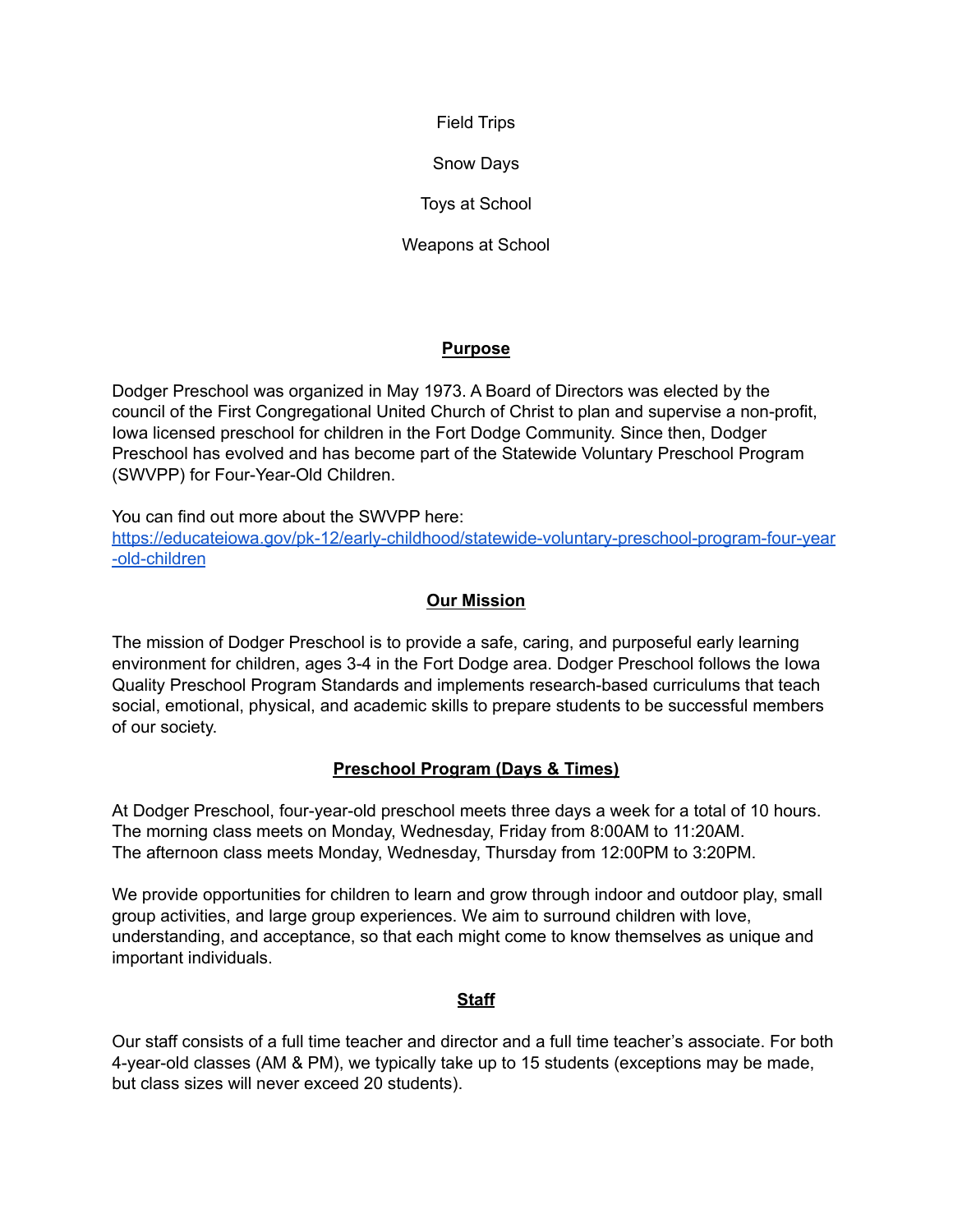## **Registration**

Registration for the next school year typically begins in early December and is open until all spots are filled. Students are enrolled on a first-come, first-serve basis. A child **must be 4 years old on or before September 15th** to be enrolled in our 4 year old program. Please contact us for the link to fill out the online registration form. There is **no tuition charge** for 4-year-old preschool. Please call us at 515-955-6060 or email [dodgerpreschool@gmail.com](mailto:dodgerpreschool@gmail.com) with questions regarding registration.

## **Admission Forms**

- 1. Parent contact information
- 2. Emergency contact information
- 3. Persons authorized to pick the child up from the preschool
- 4. Medical contact (child's doctor name, phone, address)
- 5. Dental contact (child's dentist name, phone, address (if they don't have one can list the parent's dentist or any other dentist))
- 6. Copy of a physical signed by a health professional and most up-to-date immunization form
- 7. Field trips/Off site activities authorization form
- 8. Authorization to administer sunscreen and/or insect repellent
- 9. Media release form
- 10. Parent/Teacher Contract that includes
	- Agreement to two home visits (fall and spring)
	- Child is accompanied by a parent/guardian when he/she attends the orientation session (Open House, Home Visits)
	- A parent must notify the director by written notice 2 weeks prior to withdrawing their child
	- Parent/Guardian must attend a family school event

## **Statewide Voluntary Preschool Program Grant Requirements**

Dodger Preschool implements the following requirements to receive the SWVPP Grant, which is what allows 4-year-old's in the state of Iowa to attend a free quality preschool program:

- **•** An early childhood licensed teacher responsible for designing and implementing effective learning environments using instructional strategies to enhance children's learning.
- **•** A minimum of 10 hours per week of quality preschool instruction.
- **•** The program must provide family involvement opportunities such as home visits, family engagement outside of preschool day, and conferences.
- **•** Implement the Iowa Quality Preschool Program Standards.
- **•** Have rigorous and relevant curriculum and assessments to enhance children's strengths, interests, and knowledge (based on the Iowa Early Learning Standards); and alignment with K-12 standards and academic expectations.
- **•** Appropriate adult-child ratio of 1 to 10 and a maximum group size of 20.

## **Assessment of the Developmental Progress and Learning of Children**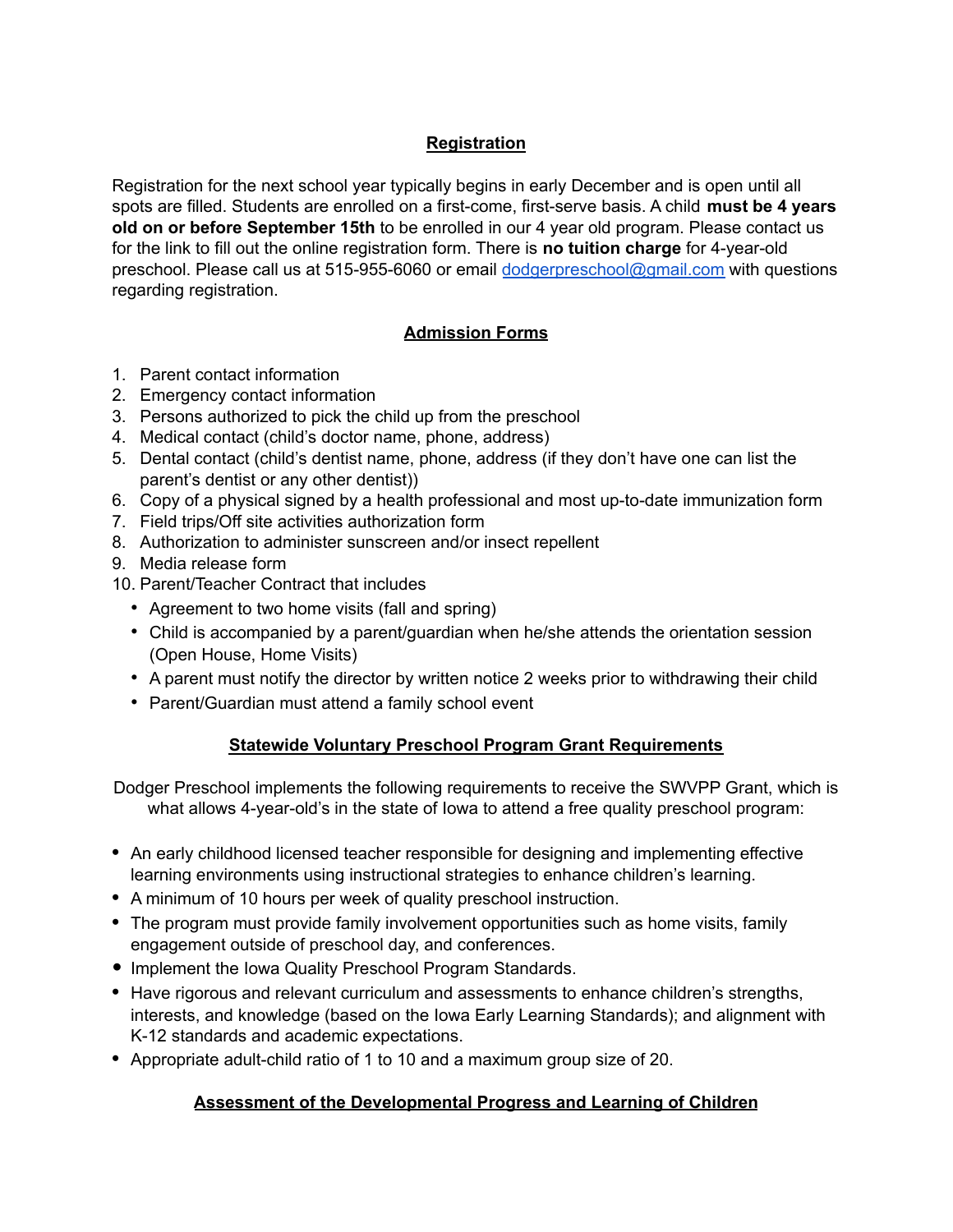Teaching Strategies believes that authentic, ongoing assessment of children in any early childhood program is the key to planning appropriate learning experiences that respond to children's individual interests, learning styles, and abilities.

Creative Curriculum GOLD helps conduct an authentic, observation-based assessment. With Teaching Strategies GOLD we know what to look for and how to support children's continued development and learning.

Having a solid picture of individual children's progress makes it easier to focus our observations and to consider the whole child. This is useful when partnering with families to plan how best to support their children's development and learning.

The Fort Dodge Community School District preschool program and partner sites are informed by ongoing systematic, formal, and informal assessment approaches to provide information on child learning and development. Teaching Strategies GOLD is the program's ongoing assessment tool which has been tested for reliability and validity. These assessments occur within the context of reciprocal communications with families and with sensitivity to the cultural contexts in which children develop. Assessment results are used to benefit children by informing teachers about sound decisions, teaching, and program improvement. It is the school district's belief that assessment of young children should be purposeful, developmentally appropriate, and take place in the natural setting by familiar adults. The results will be used for planning experiences for the children and to guide instruction. Assessment will never be used to label children or to include or exclude them from a program. A family's culture and a child's experiences outside the school setting are recognized as being an important piece of the child's growth and development. All results will be kept confidential, placed in each child's file, and stored in a secure filing cabinet.

## **Program Assessment**

Fort Dodge preschool and partner sites implement the Iowa Quality Preschool Program Standards. As part of our program assessment, in the spring of each year we provide families with a questionnaire to evaluate our program. This information helps us to assess how the program is meeting the needs of families and children, as well as to identify strengths and weaknesses. A report of the annual evaluation findings is available to families, staff, and appropriate advisory and governing boards. The program uses this information to plan professional development and program quality-improvement activities as well as to improve operations and policies.

## **Discipline Policy**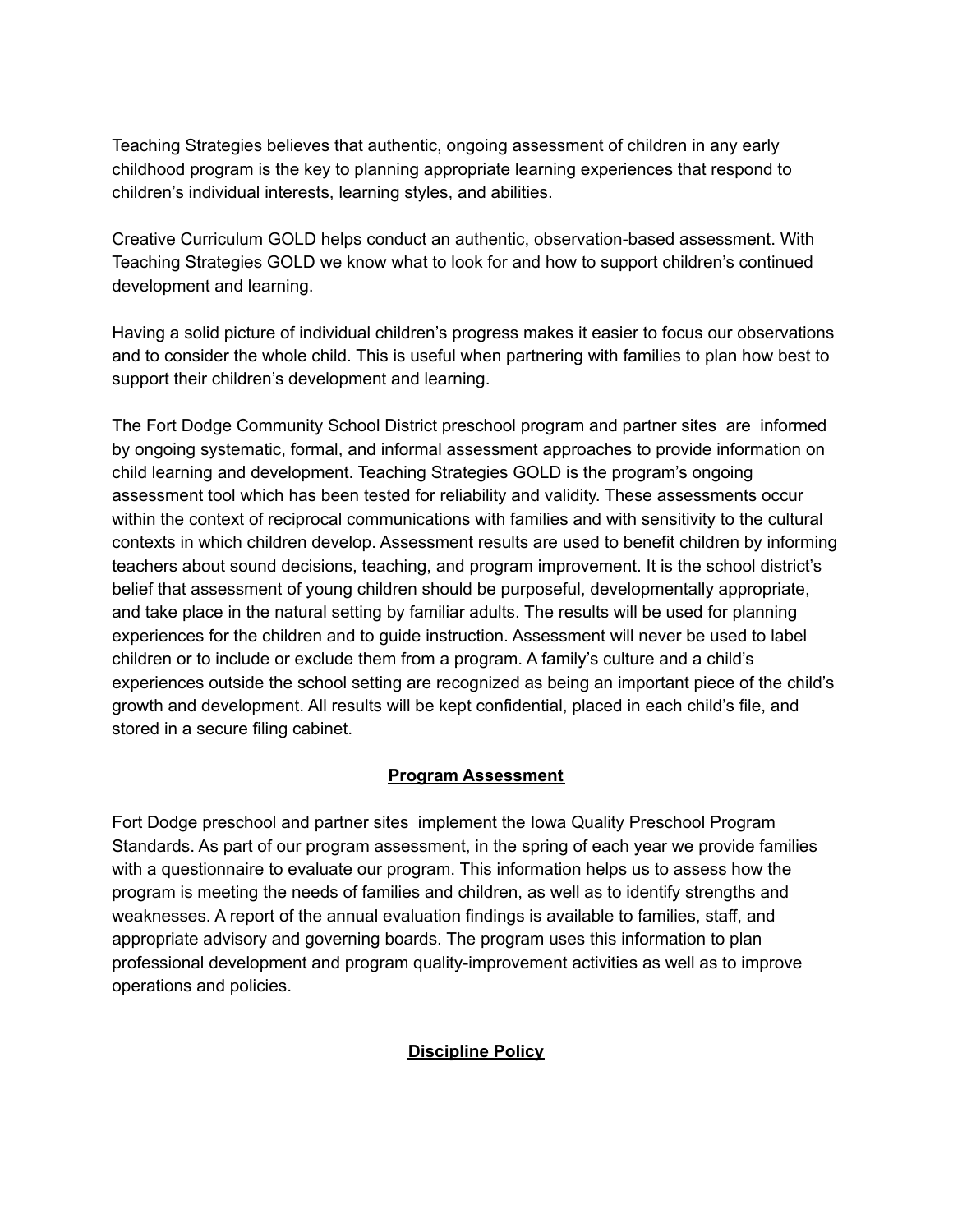Our teaching staff is highly trained, responsive, respectful, and purposeful in handling challenging behaviors. Dodger Preschool implements Positive Behavior Interventions and Supports (PBIS). PBIS is a process for creating a safe and effective school environment and it provides consistent procedures and processes for all students and staff. If a child displays persistent, serious, and challenging behavior, the teaching staff, parents, and AEA support staff will work as a team to develop and implement an individual plan that supports the child's inclusion and success.

## **Injury Policy**

Your child's health and safety is of utmost importance to us. In the event that an injury may occur, we strive to provide your child with the care they need. A parent/guardian will be notified of any injury a child may receive within 24 hours of the incident. All staff are required to have up-to-date First Aid/CPR/AED training. If an injury requires first aid or medical care, a staff member will fill out an injury/incident report and it will be kept in your child's file. All children must have an emergency medical treatment authorization form on file with up-to-date information.

#### **Drop-off/Pick-up Policy**

Children are to be brought to the classroom upon arrival by the person providing them transportation. The person picking up the child must come to the classroom upon departure. We have a sign-in/sign-out binder that must be signed by the person dropping off/picking up upon arrival and departure. This policy is necessary for the safety of our students and also allows for daily exchange between guardians and teachers.

#### **Attendance Policy**

Children must be brought to school promptly at 8:00AM or 12:00PM and picked up by 11:20AM or 3:20PM. It is very important for children to arrive on time so they do not miss out on activities or disrupt the group due to late arrival. It is equally important for children to be picked up on time as they do not want to feel left behind when others are going home.

Please call to let us know (515-955-6060) if your child will be late so we can make necessary arrangements. The preschool door gets locked 10 minutes after arrival time for safety purposes. So you will need to be let in if you arrive late.

A Stop/Go sign hangs in the preschool window. When it is flipped to "GO" this means you can come into the classroom at the beginning of the day and at the end of the day to pick up your child. The teachers need the time before class for preparation so please do not try to come into the classroom until the sign is flipped to "GO". The doors will be locked until 8:00AM or 12:00PM for arrival and again after children have arrived. The doors will unlock again at departure time.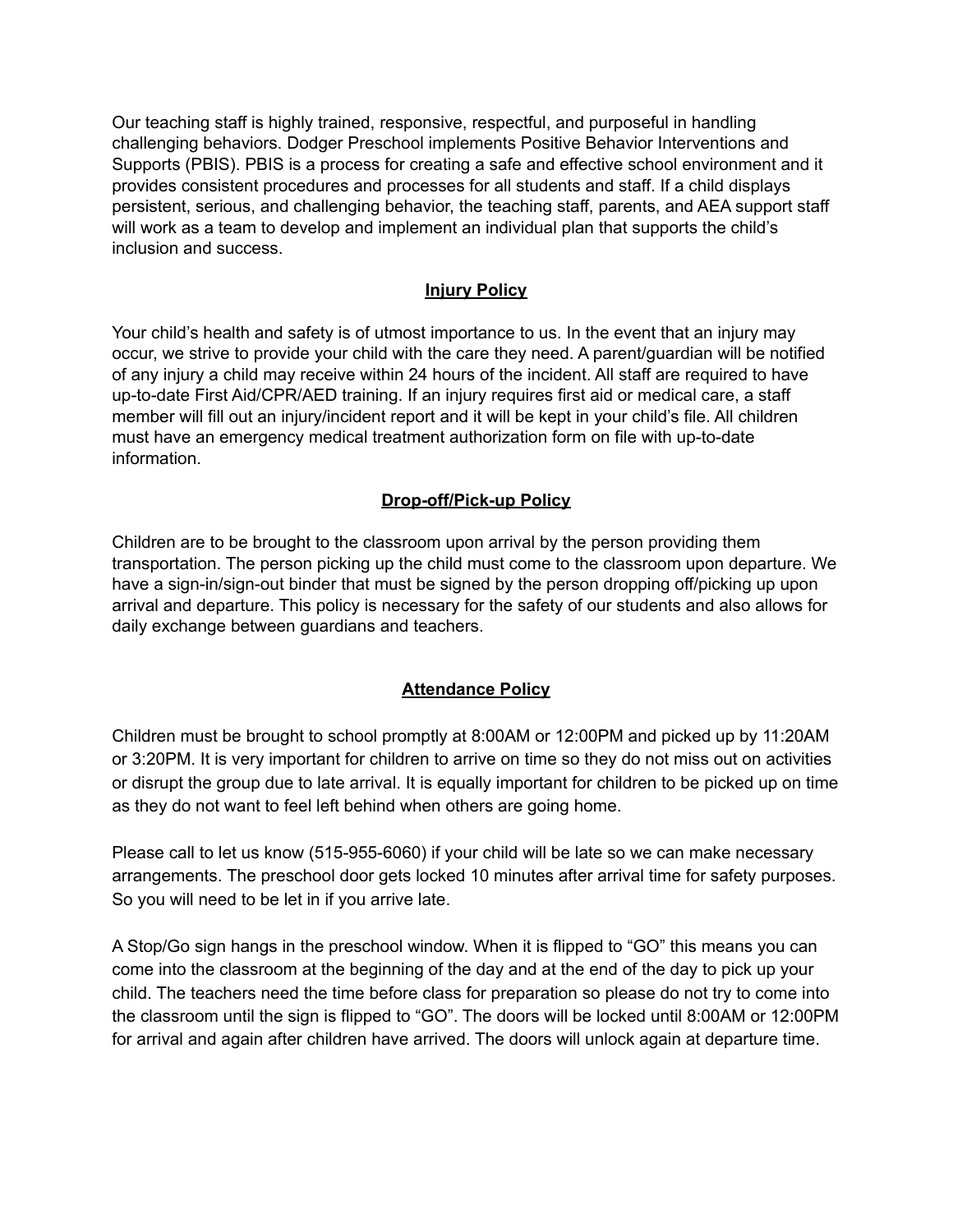If there is a change in who is picking up your child from school, please inform the teacher ahead of time in written form (note, email, message) and make sure that person is listed on the "Who is allowed to pick up my child from school" form.

## **Illness Policy**

For everyone's health and safety, it is mandatory that sick children are not brought to school. If your child has any of the following symptoms the night before, he or she will not be admitted the following day:

- **•** Fever greater than 100.4 degrees F
- **•** Vomiting
- **•** Diarrhea
- **•** Pink eyes with drainage
- **•** Cough with congestion and excessive nasal discharge

For an ill child to return the following must be established:

- **•** Fever free (without medicine) for 24 hours
- **•** Chicken Pox: one week after onset
- **•** Strep: 24 hours after initial medication
- **•** Vomiting/Diarrhea: 24 hours after last episode
- **•** Conjunctivitis (pink eye): 24 hours after initial medication or when without drainage

When a child develops signs of an illness while at preschool, parents, guardians, or other persons authorized by a parent will be notified immediately to pick up the child. If the child is suspected of having a contagious disease, then until she or he can be picked up, will be provided a place to rest where other individuals will not be exposed.

## **Over the Counter Medication**

Over the counter medications will only b e given with a statement from your doctor. If your doctor suggests a non-prescription medication, the doctor must sign a statement giving the name, dosage, and frequency of the medication to be used. A "School Medication Authorization and Instruction Form" with parent signature is also required. Medication must be in its original container.

## **Snack Policy**

A nutritious snack will be served to your child each preschool day. We follow the guidelines given by the Child and Adult Care Food Program (CACFP).

Each child will have the opportunity to bring a special birthday treat (cookies, ice cream, etc.).Your child's teacher will communicate with you to determine the best date to bring this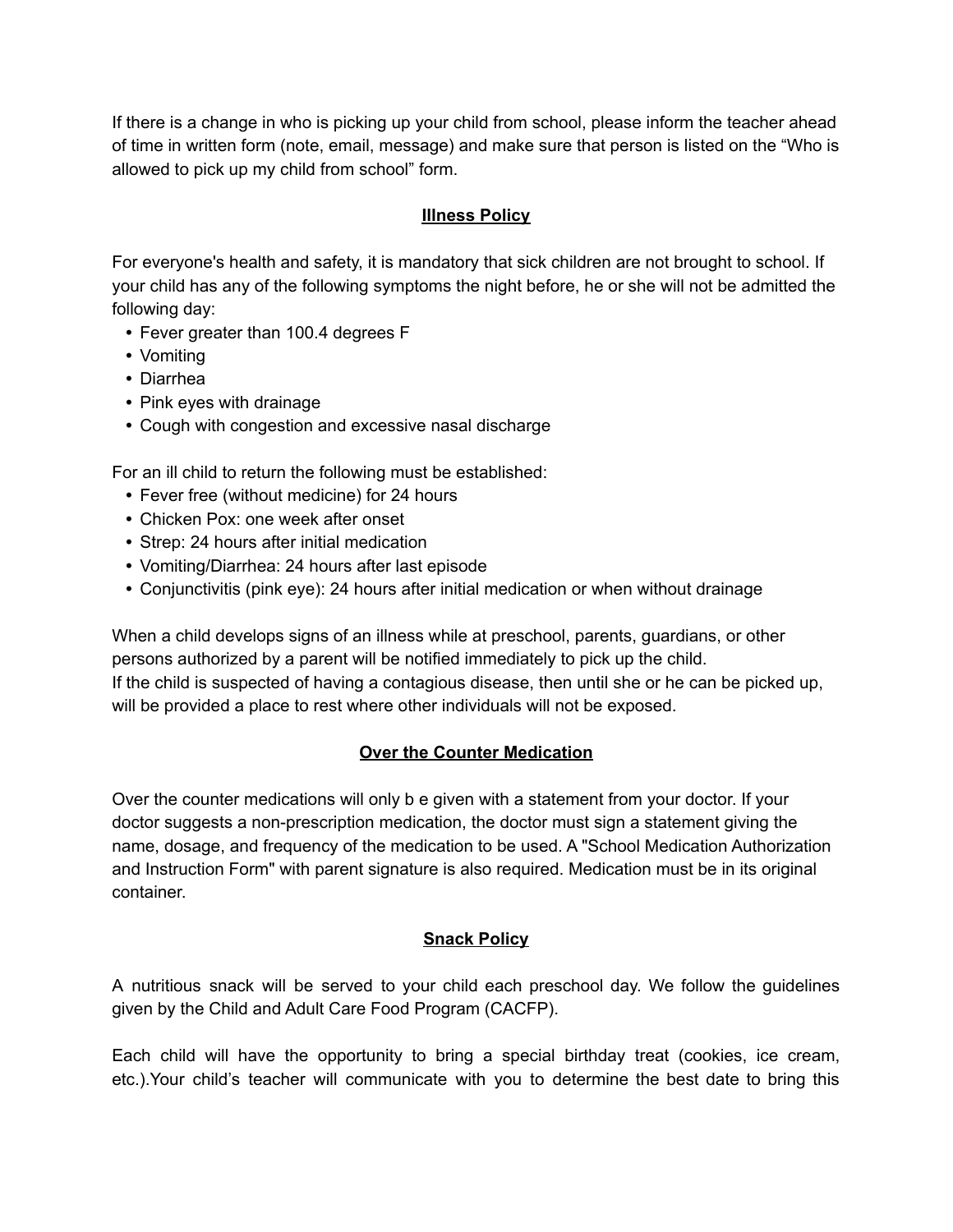special treat. If the birthday treat does not meet our nutritional guidelines, we will serve something in addition to meet the guidelines.

## **Dietary Restrictions**

If your child requires a special diet and is unable to eat an item(s) on the menu, please discuss it with the nurse. We will provide you with an Allergy/Dietary Restrictions form for you and your doctor to fill out. Special medical/health diets require written instructions from a doctor, including substitutions. We are willing to work with you and your doctor to meet your child's special dietary needs. Religious or personal preferences may be made if a parent provides written instructions. All food provided by parents must meet required nutritional guidelines. Teachers reserve the right to send foods that do not comply with these guidelines back home.

## **Extra Set of Clothes**

Whether it is spilled milk at snack, a paint mess, or just didn't make it to the bathroom in time; please provide an extra set of clothes (top, bottoms, underwear, socks) in a gallon sized zip-lock baggie to keep at school. Write your child's name on each clothing item and on the outside of the bag.

## **Toileting Procedures**

Toilet Learning Staff post and follow changing procedures (as outlined in the Cleaning and Sanitation Frequency Table). These procedures are used to evaluate teaching staff who change diapers. Staff will follow all diapering guidelines set forth in the Iowa Quality Preschool Program.

- Cloth diapers and clothing that are soiled by urine or feces are immediately placed in a plastic bag (without rinsing or avoidable handling) and sent home that day for laundering.
- Staff Checks children for signs that diapers or pull ups are wet or contain feces at least every 2 hours. Diapers are changed when wet or soiled.
- Staff changes children's diapers or soiled underwear in the designated changing areas and not elsewhere in the facility.
- At all times, caregivers have a hand on the child if being changed on an elevated surface.
- Surfaces used for changing and on which changing materials are placed are not used for any object involved with food or feeding.
- Containers that hold soiled diapers and diapering materials have a lid that opens and closes tightly using a hands-free device. Containers are kept closed and are inaccessible to children. The container will be clearly labeled to show its intended use.
- Staff members whose primary function is preparing food do not change diapers until their food preparation duties are completed for the day.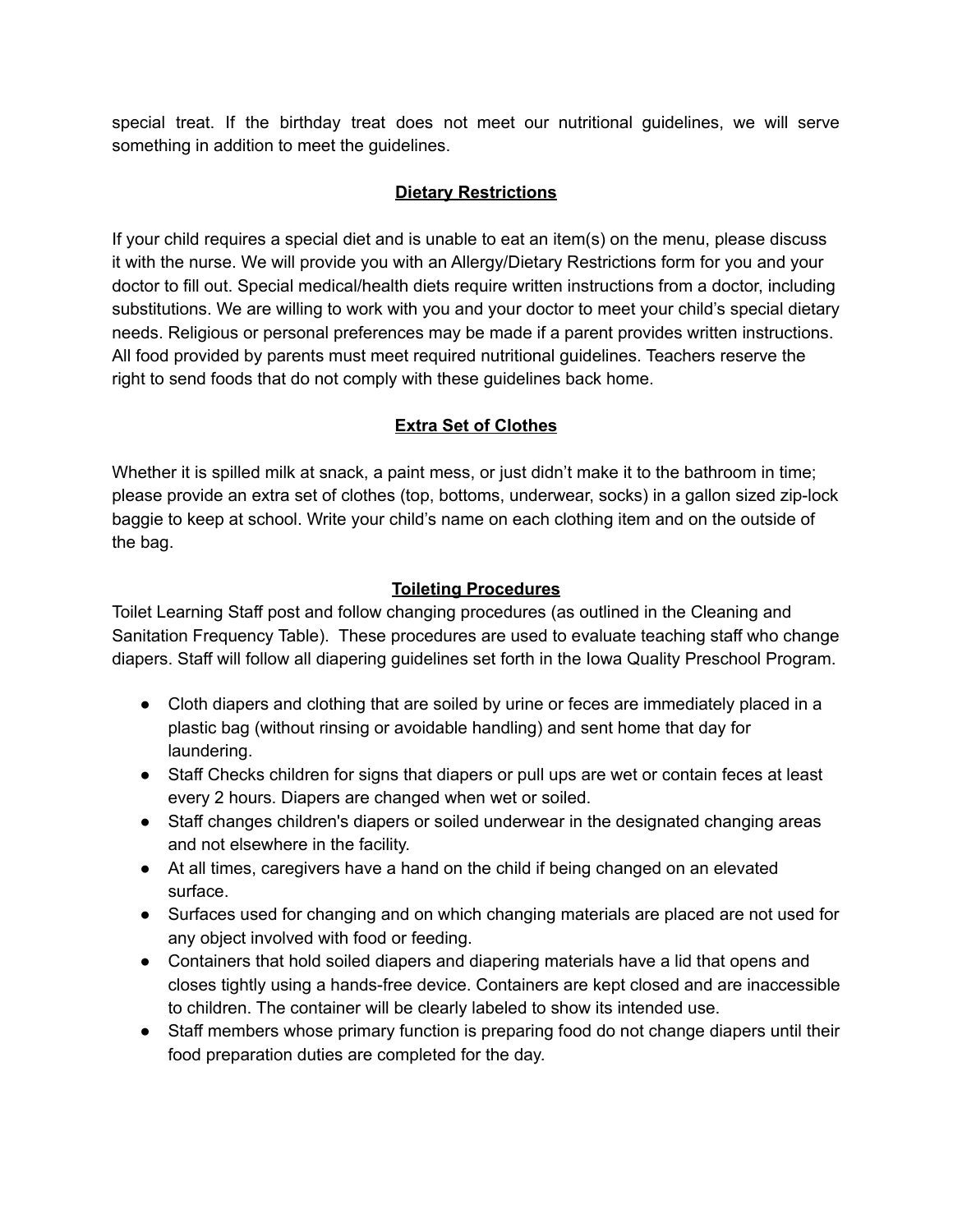• Diapering and Gloving posters will be posted in the changing area showing procedures through the use of visuals and words. These procedures are used by the program administrator to evaluate teaching staff that change diapers.

## **Healthy Environment**

In order to maintain a healthy environment for children and adults; staff and volunteers demonstrate safe practices, foster safety awareness among children and parents, utilize NAEYC's Cleaning & Sanitation Frequency Table and Universal Precautions (Bloodborne Pathogens Policy & Human Immunodeficiency Virus (HIV) Infection Policy). Sanitation and ventilation are used rather than sprays, air freshening chemicals or deodorizers to control odors in inhabited areas of the facility and custodial closets.

Areas are maintained so children and adults who have allergies or any other special environmental health needs can have a safe, healthy environment according to the recommendations of a health professional.

## **Cleaning and Sanitation Schedules**

Classrooms, restrooms, and kitchens have specific Cleaning and Sanitation Schedules which are completed by the appropriate staff members and kept on file for review.

Classroom- Teachers and janitorial staff ensure the following regulations are completed as specified:

- Exits are unobstructed.
- Laminate/tile floors are cleaned & sanitized daily & when soiled.
- Carpets are vacuumed when children are not present.
- Carpets are cleaned so they are dry when children are present.
- Surfaces/toys that go into the mouth or have exposure to other body fluids are cleaned & sanitized after each child's use.
- Toys are cleaned weekly and when soiled.
- Dress-up clothes not worn on the head are cleaned weekly.
- Machine-washable toys are cleaned weekly & when soiled.
- Cot covers are cleaned weekly & when soiled
- Blankets are cleaned monthly & when soiled.
- Cubbies are cleaned monthly & when soiled.
- Hats are cleaned after each child's use.

Carpeting and Cloth Furnishings- Carpeting that is soiled with body fluids should be cleaned using the manufacturer's instructions or vacuum using a HEPA filter followed by carpet cleaning using a wet vacuuming method.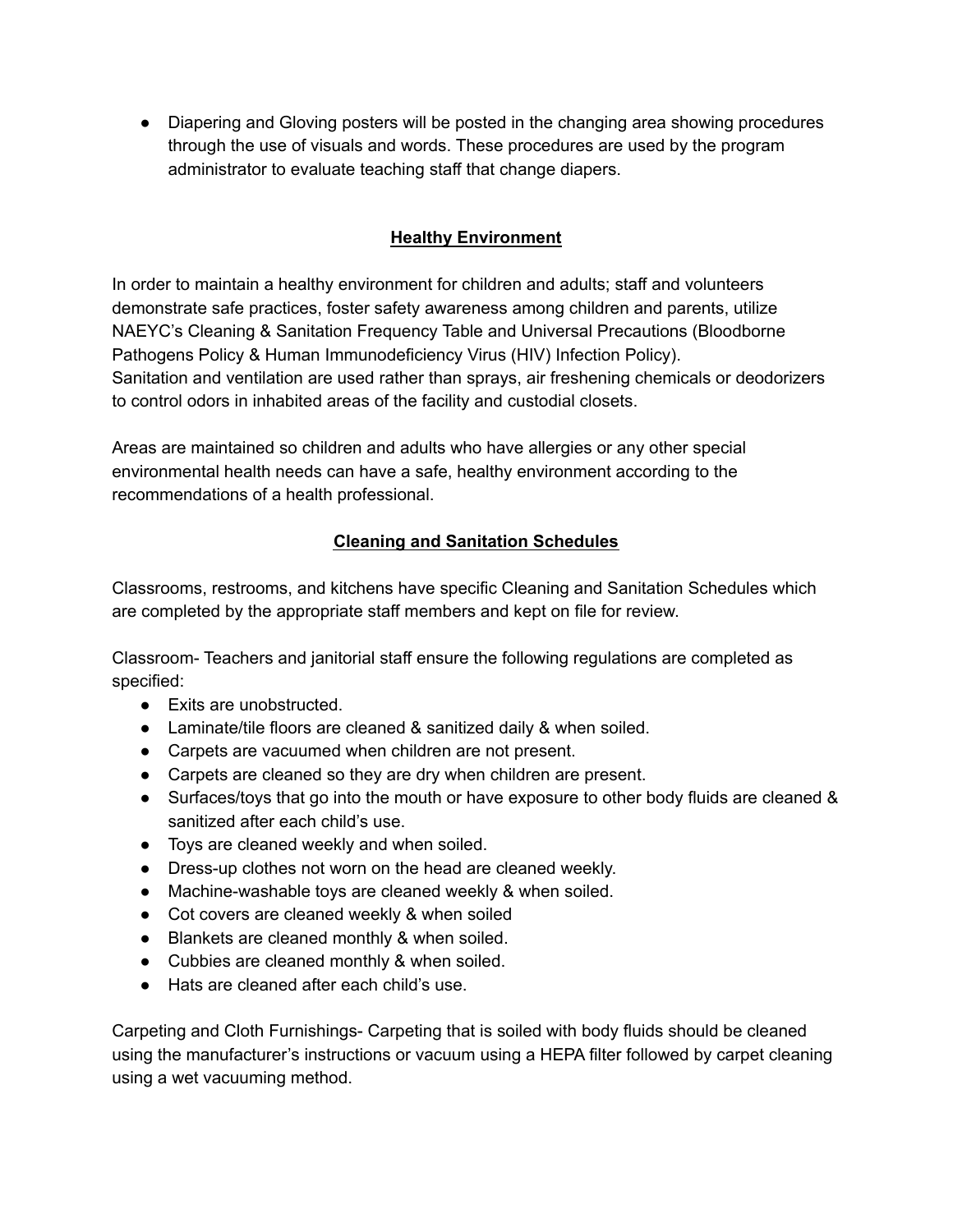#### **Open Door Policy**

Dodger Preschool has an open-door policy. Parents are welcome to observe any time during the preschool day. Parents of prospective students are also welcome to observe. Please call the preschool, 515-955-6060 to make arrangements. Parents are asked to wait three weeks after the start of the school year to visit the preschool during school hours to allow children to adjust to our schedule and routines. If a parent is a registered sex offender, a restricted access policy will be put into place before he/she will be allowed on the school grounds.

## **Pet Policy**

We love to have family pets come visit the preschool. Before bringing your pet to share, you must present an up to date vaccination record and be sure of any allergies the preschoolers might have.

#### **Transportation**

Dodger Preschool does not provide transportation to or from school. However, we are willing to make suggestions for car pools.

#### **Field Trips**

In order for your child to attend field trips, an authorization form must be completed. We will notify everyone ahead of time before field trips occur. It is up to the parent/guardian to make arrangements for transporting their preschooler to and from the field trip destination. If a parent is unable to provide their child transportation for the field trip, they are responsible for arranging a carpool. If chaperoning, please arrange for sibling care on field trip days. We expect chaperones to help keep the students together in groups and follow the same classroom rules the children must follow. Be respectful, be responsible, be safe.

#### **Snow Days**

We follow the Fort Dodge Community School District when decisions are made for canceling school. If the district cancels due to inclement weather, the morning and afternoon classes will be canceled. However, if the district has a 2-hour delay, only the morning class will not meet that day. If the district calls an early out due to inclement weather and preschool is not already in session at the time of the decision, we will not have an afternoon class. Parents are encouraged, however, to use discretion when determining if it is safe to send their child(ren) to preschool.

It will be up to the discretion of the Board of Directors to determine if missed school days will be made up.

## **Toys at School**